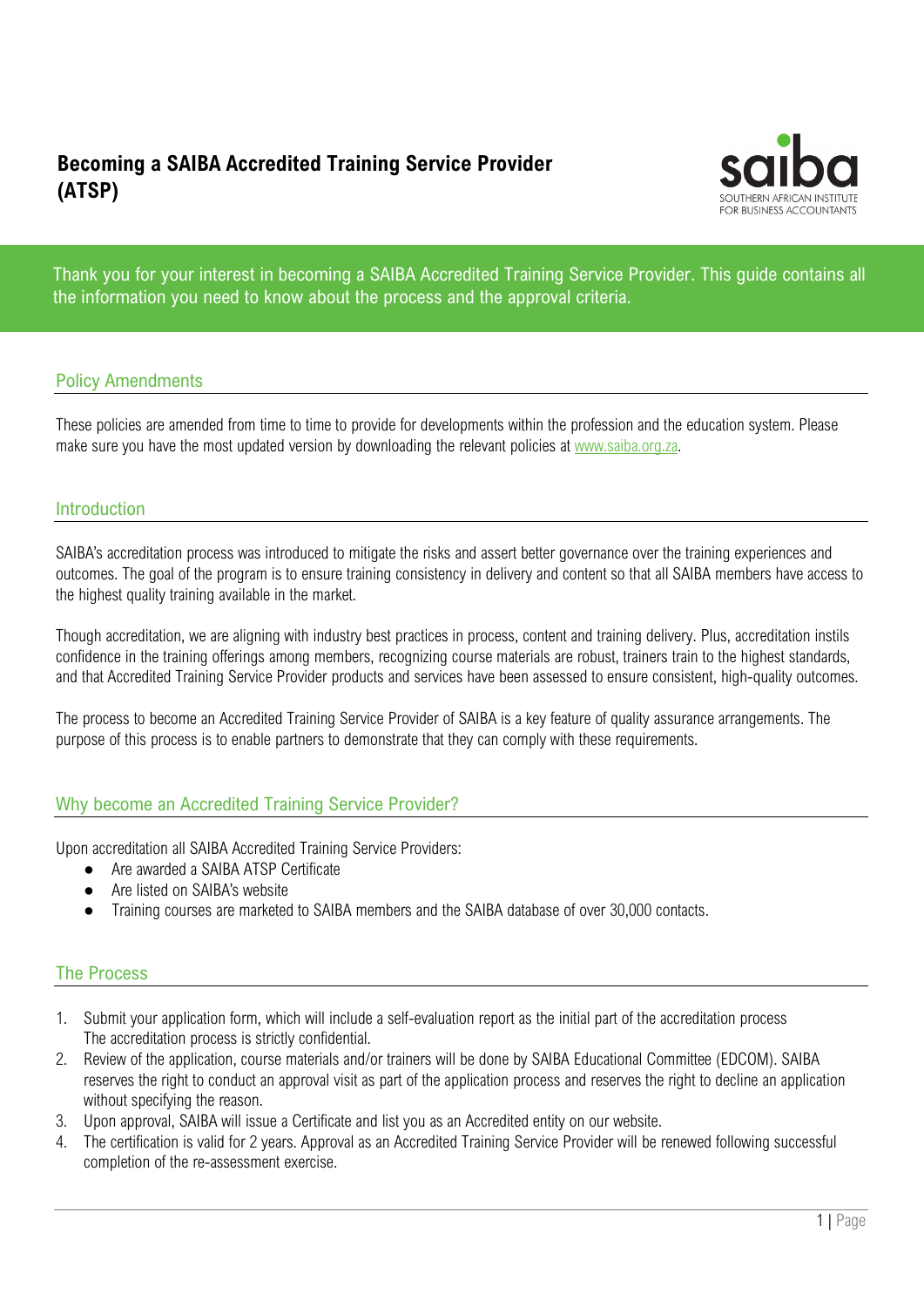- 5. All courses should adhere to SAIBA Continuing Professional Development (CPD) policies and CPD Standards available on SAIBA's website.
- 6. Clarification on any aspect of the accreditation process and outcome may be obtained by contacting SAIBA (saiba@saiba.org.za).

## The Principles

The principles governing the relationship between SAIBA and the providers are the following:

- The primary objective of the accreditation process is to recognise and underpin an institution's commitment to providing a high-quality learning experience in a safe and supportive environment, and to continuing quality enhancement of that experience.
- Ensuring that procedures and processes are contextualised and meet the South African conditions.
- Training material should comply with SAIBA's Continuous Professional Development (CPD) Policy and CPD Standards.
- The accreditation process will include review of both the content and the process for obtaining a certificate.
- After successful completion of the application process, ATSP's should continue to cooperate fully with SAIBA in the monitoring of learning content.
- Training material or program content and delivery should ensure that participants are able to perform inquiries and critical analysis, think independently, apply logical thinking to abstract problems, and develop appropriate written and oral communication and interpersonal skills.
- Training material should provide a clear path to completion. The program should demonstrate the learning objectives to be achieved and provide content (webinar, slides, guides, information) to achieve the objectives. The program should provide evidence that the objectives have been achieved and provide for a mechanism of review.
- Providers will notify SAIBA immediately of any change in circumstances which may affect their standard of training.
- Bring to the attention of SAIBA any changes or factors that may affect the provider's continued accreditation.
- We recognise that customers are constantly seeking best value from their training budgets, and it's crucial that our training partners are able to tailor programmes to meet these business requirements.
- Cooperate fully with the SAIBA in the monitoring activities in respect of the accreditation requirements and shall be willing to subject itself to inspection visits by the SAIBA or any individual or organisation appointed by SAIBA for that purpose, even after the successful accreditation.

| Accreditations, Awards,<br><b>Experience and Qualifications</b> | It is preferred that Accredited Training Partners have more than 5 years' experience in Education and<br>Learning. Accreditations, Awards and Qualifications will contribute to a positive outcome.                                                                                                                                                                                                                                           |
|-----------------------------------------------------------------|-----------------------------------------------------------------------------------------------------------------------------------------------------------------------------------------------------------------------------------------------------------------------------------------------------------------------------------------------------------------------------------------------------------------------------------------------|
| Governance and Management                                       | Governance and management policies and processes should promote the provider's own responsibility<br>in maintaining and improving on a quality culture and ethical business practices.<br>Management should cooperate fully with the SAIBA in the monitoring activities in respect of the<br>accreditation requirements and bring to the attention of SAIBA any changes or factors that may affect<br>the provider's continued accreditation. |
|                                                                 | Commit itself to continuous improvement by conducting self-evaluations and analysis to feed into<br>quality cycle.                                                                                                                                                                                                                                                                                                                            |
| Learning, Instructional<br><b>Techniques and Resources</b>      | The delivery of the education and training programmes may take a variety of forms including contact,<br>distance, mixed mode, self-directed and on-the-job and can take place through a variety of mediums.                                                                                                                                                                                                                                   |
| <b>Quality Assurance and</b><br>Enhancement                     | This should include, but is not restricted to, how you ensure that teaching materials are fit for purpose,<br>the maintenance and security of candidate records, support for tutors and provision for unexpected<br>absence of teaching staff. SAIBA will look for a clear policy statement with regard to continuous<br>improvement and why quality assurance is important.                                                                  |

### Key Performance Indicators used during Accreditation Review Process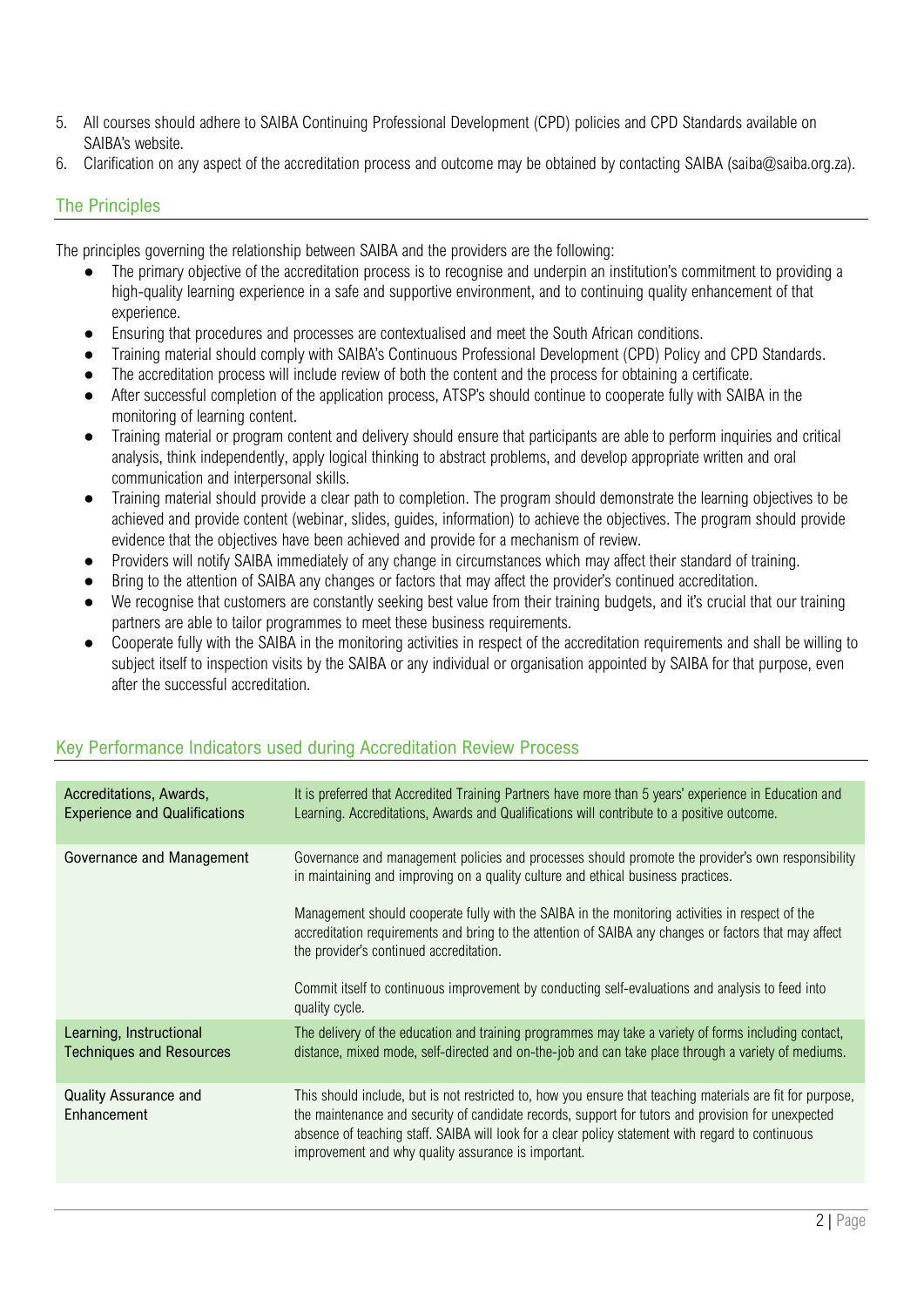|                                | Policies and procedures should apply to all staff, whether employed by the organisation on a<br>permanent or freelance basis and should be reviewed and updated regularly.                                                                                                                                                                                                         |
|--------------------------------|------------------------------------------------------------------------------------------------------------------------------------------------------------------------------------------------------------------------------------------------------------------------------------------------------------------------------------------------------------------------------------|
|                                | Course evaluation policy and procedures should be provided to indicate methods used to evaluate<br>each course and each tutor. SAIBA will expect to see a clear commitment to continuous improvement,<br>and details of how the information captured is used to make improvements for the benefit of<br>participants.                                                              |
|                                | Complaints' policy and procedures should be provided that should include how you deal with<br>complaints about courses and/or tutors. It should include timescales for response, method of<br>responding, escalation and appeals procedures, and methods of redress if required.                                                                                                   |
| Presenters, Tutors or Trainers | Policies and Procedures regarding Presenter, Tutor and Trainer's recruitment should be provided and<br>should detail how you ensure they have appropriate subject knowledge, commercial experience and<br>tutoring skills.                                                                                                                                                         |
|                                | Presenter, Tutor and Trainer's CVs should include, as a minimum, details of all relevant work<br>experience, qualifications achieved, professional memberships, examples of CPD activities undertaken.                                                                                                                                                                             |
|                                | Presenter, Tutor and Trainer monitoring and appraisal policies and procedures should be provided to<br>indicate how you manage staff performance and ensure up to date subject knowledge.                                                                                                                                                                                          |
|                                | SAIBA has a strong commitment to Continuing Professional Development and expects the same from<br>ATSP's. The policy should apply to all staff and should include details of how CPD is monitored, and<br>how opportunities are made available to staff.                                                                                                                           |
| Reporting                      | Should be in a position to report on all CPD activities as required. (Applicable to programmes not<br>hosted on SAIBA's Learner Management System.)                                                                                                                                                                                                                                |
| <b>Security</b>                | Provide Cyber security arrangements that are in place to protect information gathered and stored<br>electronically in line with relevant legislation. This should include, but is not restricted to, candidates'<br>personal details, assignments, communication between tutors and candidates etc. (Applicable to<br>programmes not hosted on SAIBA's Learner Management System.) |
|                                |                                                                                                                                                                                                                                                                                                                                                                                    |

# Removal of Accreditation

Accreditation may be withdrawn by SAIBA at any time if:

- The institution does not continue to meet the Accreditation Criteria or fails to meet the requirements.
- The institution fails to disclose malpractice.
- SAIBA receives significant substantiated complaints from participants or stakeholders regarding the practice of the institution and, after investigation, it is seen that the institution is not meeting the Accreditation Criteria.
- The institution is making false claims or misrepresenting itself in its publications (including its website)
- There is a change in the control of the institution which has an impact on the operations and structure of the organisation, including a relocation or addition of premises. Institutions must inform SAIBA immediately of any changes.
- Payment for SAIBA services is not received in accordance with the prescribed payment terms.

The above list is not exhaustive, and SAIBA reserves the right to remove Accreditation if it feels that standards are not being upheld or there is a risk to the integrity and/or reputation of SAIBA.

### Accreditation Fees

| Application fee:    | R3,500.00              |
|---------------------|------------------------|
| Annual Renewal fee: | R <sub>1</sub> ,500.00 |